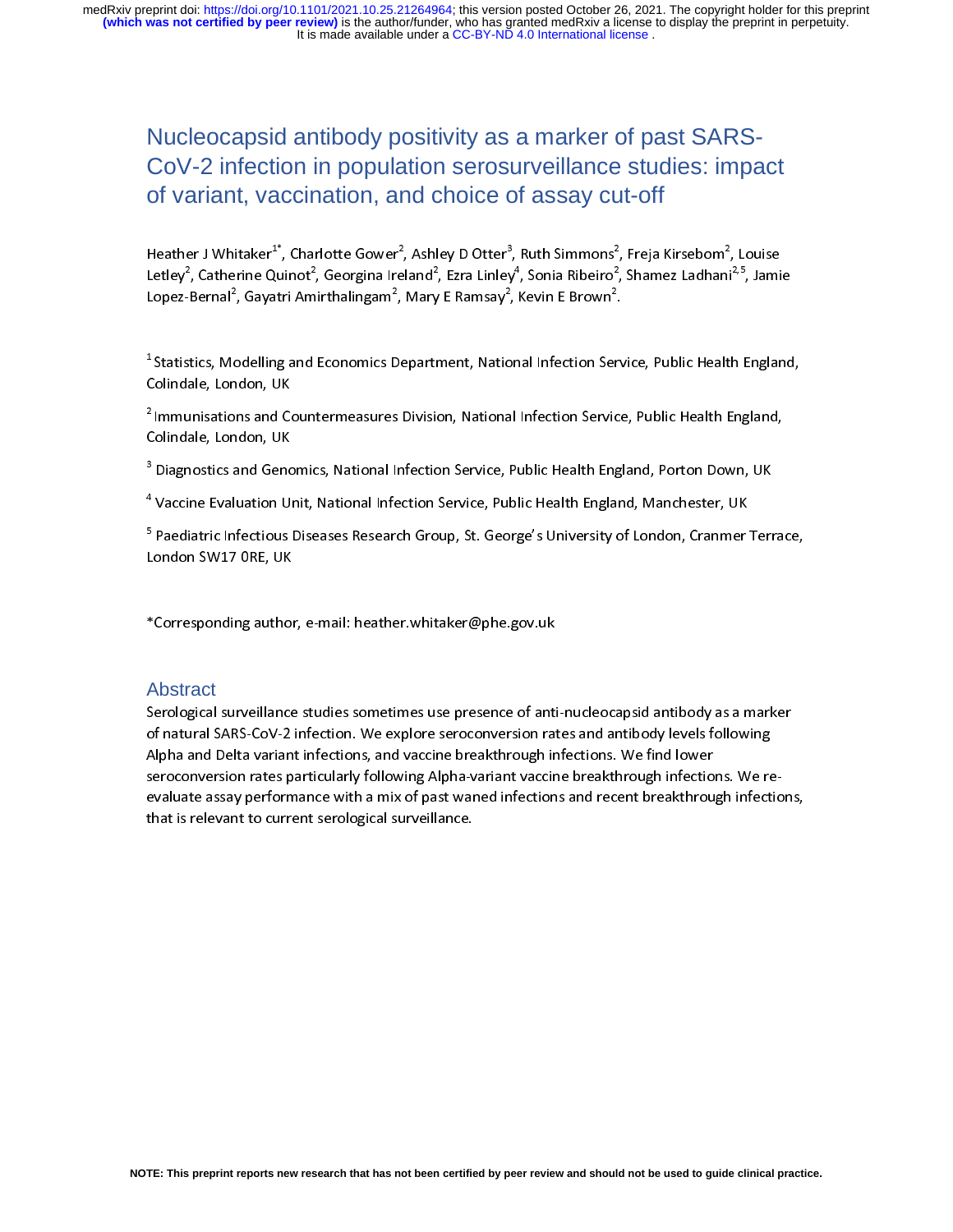It is made available under a CC-BY-ND 4.0 International license. medRxiv preprint doi: [https://doi.org/10.1101/2021.10.25.21264964;](https://doi.org/10.1101/2021.10.25.21264964) this version posted October 26, 2021. The copyright holder for this preprint<br>(which was not certified by peer review) is the author/funder, who has granted

#### **Introduction**

infections in serological surveillance studies following the introduction of vaccination and circulation<br>of variants of concern. Recently, Allen et al.[1] described data for 23 study participants who<br>experienced a breakth of variants of concern. Recently, Allen et al.[1] described data for 23 study participants who<br>experienced a breakthrough infection 14+ days after their 2<sup>nd</sup> vaccine dose, of whom only 6 had<br>detectable N antibodies 9-67 d experienced a breakthrough infection 14+ days after their 2<sup>nd</sup> vaccine dose, of whom only 6<br>detectable N antibodies 9-67 days post infection. If the sensitivity of the N assay is low for<br>breakthrough infections, this has experienced a breakthrough infection 14+ days after their 2<sup>nd</sup> vaccine dose, of whom only 6 had<br>detectable N antibodies 9-67 days post infection. If the sensitivity of the N assay is low for<br>breakthrough infections, this detections) infections, this has important implications for the interpretation of serologic<br>surveillance in a highly vaccinated population, such as UK blood donors [2]. We describe are<br>compare the distribution and seroposi breakthrough in a highly vaccinated population, such as UK blood donors [2]. We describe and<br>compare the distribution and seropositivity of convalescent N antibody results in vaccinated<br>unvaccinated individuals, following

#### N antibodies following Alpha and Delta infections by vaccination status

compare the distribution and seropositivity of convalescent N antibody results in vaccinated a<br>unvaccinated individuals, following Alpha or Delta variant infections.<br>N antibodies following Alpha and Delta infections by vac unvaccinated individuals, following Alpha or Delta variant infections.<br>
N antibodies following Alpha and Delta infections by vaccination status<br>
Since February 2021 Public Health England have contacted a random sample of v Mantibolies following Alpha and Delta infections by v<br>Since February 2021 Public Health England have contacted a random<br>individuals identified from community testing data who had tested P<br>variant of each infection was dete individuals identified from community testing data who had tested PCR-positive for COVID-19. T<br>variant of each infection was determined by sequencing or S gene target failure [3] where availa<br>or assumed to be Alpha if the individuals experienced infection between 08/02/2021-10/07/2021, with convales conflection, either the study community of assumed to be Alpha if the PCR date was before 03/05/2021 or Delta if the PCR date was after 24/05/2

or assumed to be Alpha if the PCR date was before 03/05/2021 or Delta if the PCR date was after<br>24/05/2021. A convalescent blood sample was requested typically 4-6 weeks after infection. Sera<br>were analysed using the Roche 24/05/2021. A convalescent blood sample was requested typically 4-6 weeks after infection. Sera<br>were analysed using the Roche Elecsys anti-spike (S) and nucleocapsid (N) assays [4,5].<br>Convalescent N antibody results were were analysed using the Roche Elecsys anti-spike (S) and nucleocapsid (N) assays [4,5].<br>Convalescent N antibody results were available for 472 PCR positive cases recruited into the study<br>Individuals experienced infection Convalescent N antibody results were available for 472 PCR positive cases recruited int<br>Individuals experienced infection between 08/02/2021-10/07/2021, with convalescent<br>samples collected up to 11/08/2021. 24 were identif Individuals experienced infection between 08/02/2021-10/07/2021, with convalescent blood<br>samples collected up to 11/08/2021. 24 were identified as having experienced past infection, either<br>through self-report or N-positive Samples collected up to 11/08/2021. 24 were identified as having experienced past infection, through self-report or N-positive sera taken during acute infection. At the time of infection, 14 were unvaccinated, 176 had rece through self-report or N-positive sera taken during acute infection. At the time of infection, 143<br>were unvaccinated, 176 had received a single dose 21+ days prior and 80 were  $\geq$ 7 days fully<br>vaccinated. Exclusion of tho were unvaccinated, 176 had received a single dose 21+ days prior and 80 were  $\geq$ 7 days fully vaccinated. Exclusion of those with infection <21 days post dose 1 or re-infection left 379 individ<br>for study. The median age waccinated. Exclusion of those with infection <21 days post dose 1 or re-infection left 379 infor study. The median age was 46 (min 19, max 87). 279 infections were allocated as Alpha v<br>88 Delta, 3 other lineages and 9 unk

for study. The median age was 46 (min 19, max 87). 279 infections were allocated as Alpha variant,<br>88 Delta, 3 other lineages and 9 unknown. Samples were taken 22-100 days post onset or PCR<br>positive with median 39 days, al 88 Delta, 3 other lineages and 9 unknown. Samples were taken 22-100 days post onset or PCR<br>positive with median 39 days, allowing at least 3 weeks for seroconversion.<br>Multivariable regression on log N levels to estimate th positive with median 39 days, allowing at least 3 weeks for seroconversion.<br>Multivariable regression on log N levels to estimate the geometric mean ratio of antibody leve<br>robust Poisson regression on N seropositivity to ap Multivariable regression on log N levels to estimate the geometric mean rat<br>robust Poisson regression on N seropositivity to approximate prevalence rat<br>out, including terms for vaccination status x variant interaction, age Multimative regression on N seropositivity to approximate prevalence ratios (PR), were carried<br>out, including terms for vaccination status x variant interaction, age group, sex and a smoothing<br>spline for days since onset (

ratively including terms for vaccination status x variant interaction, age group, sex and a smoothing<br>spline for days since onset (PCR date if unknown). Results are given in Table 1, along with<br>seropositivity and the media spline for days since onset (PCR date if unknown). Results are given in Table 1, along with<br>seropositivity and the median and interquartile range of levels.<br>A marginal reduction in prevalence of detectable N antibody follo seropositivity and the median and interquartile range of levels.<br>A marginal reduction in prevalence of detectable N antibody following an Alpha vaccine<br>breakthrough infection compared with infection in unvaccinated was fo A marginal reduction in prevalence of detectable N antibody fol<br>breakthrough infection compared with infection in unvaccinate<br>[95% CI 0.86 - 1.01, p=0.08]; fully vaccinated PR=0.84 [95% CI 0.<br>reduction was found for Delta breakthrough infection compared with infection in unvaccinated was found (single dose<br>[95% CI 0.86 - 1.01, p=0.08]; fully vaccinated PR=0.84 [95% CI 0.68 - 1.03, p=0.09]), but n<br>reduction was found for Delta breakthrough

[95% CI 0.86 - 1.01, p=0.08]; fully vaccinated PR=0.84 [95% CI 0.68 - 1.03, p=0.09]), but no similar<br>reduction was found for Delta breakthrough infections (single dose PR=1.02 [95% CI 0.93 - 1.11,<br>p=0.69]; fully vaccinate Federation was found for Delta breakthrough infections (single dose PR=1.02 [95% CI 0.93 - 1.11,<br>p=0.69]; fully vaccinated PR = 0.98 [95% CI 0.88 - 1.09, p = 0.68]).<br>We found a statistically significant reduction in geomet p=0.69]; fully vaccinated PR = 0.98 [95% CI 0.88 - 1.09, p = 0.68]).<br>We found a statistically significant reduction in geometric mean N antibody level following both<br>single dose and full vaccination for both Alpha and Del persection, the statistically significant reduction in geometric mean N<br>single dose and full vaccination for both Alpha and Delta infection<br>depicts the distribution of Roche N levels by vaccination status an<br>infections, th Single dose and full vaccination for both Alpha and Delta infections. This is evident in Figure 1, we depicts the distribution of Roche N levels by vaccination status and variant. Following Alpha infections, the lower tail single dose and full vaccination of Roche Nevels by vaccination status and variant. Following Alpha infections, the lower tail of the distribution sitting below the assay cut-off visually has greater density among individu infections, the lower tail of the distribution sitting below the assay cut-off visually has greate<br>density among individuals who were fully vaccinated at the time of infection. For Delta, while<br>distribution of levels is sh infective and infections, the weaken the distribution of levels is shifted downward in breakthrough infections as compared with vaccine<br>distribution of levels is shifted downward in breakthrough infections as compared with distribution of levels is shifted downward in breakthrough infections as compared with vaccine-<br>absent infections, seropositivity appears unaffected.<br>While the time of infections, while the time of the time of the theory a absent infections, seropositivity appears unaffected.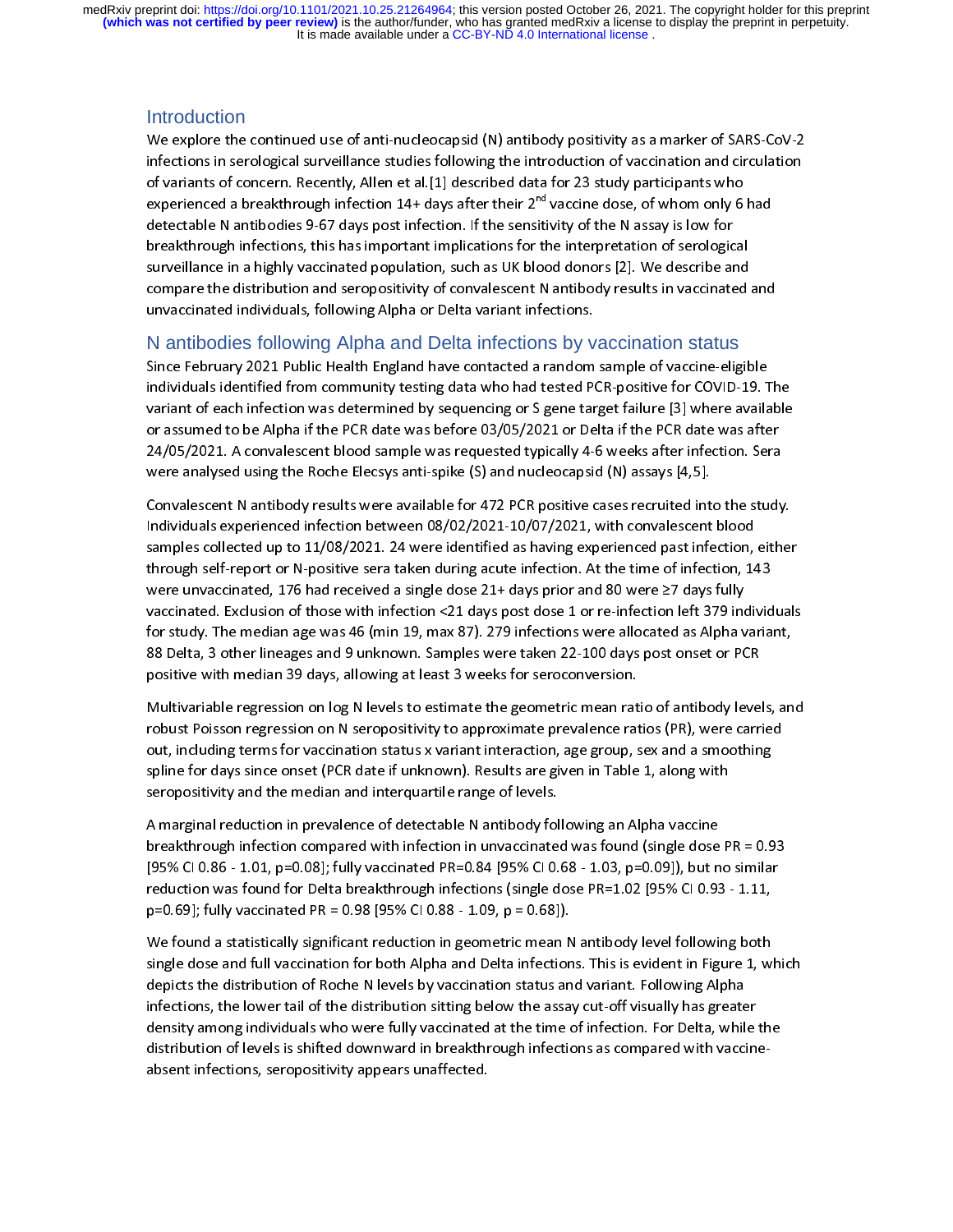It is made available under a CC-BY-ND 4.0 International license. **(which was not certified by peer review)** is the author/funder, who has granted medRxiv a license to display the preprint in perpetuity. medRxiv preprint doi: [https://doi.org/10.1101/2021.10.25.21264964;](https://doi.org/10.1101/2021.10.25.21264964) this version posted October 26, 2021. The copyright holder for this preprint

## Optimal assay cut-offs for current serosurveillance

explored an optimal cut-off of the Roche Elecsys anti-N assay by calculating the sensitivity, specific<br>and area under the receiver operating curve (ROC) for a range of values. To supplement the full 47<br>convalescent results and area under the receiver operating curve (ROC) for a range of values. To supplement the full 472<br>convalescent results described above, we included 220 Roche N results from secondary school pupils<br>and staff with a record and a staff with a record of testing PCR positive >21 days prior to sampling participating in the<br>sKIDSplus study [6], and a panel of 233 convalescent individuals recruited during 2020, many of<br>whom experienced infection e and staff with a record of testing PCR positive >21 days prior to sampling participating in the<br>SKIDSplus study [6], and a panel of 233 convalescent individuals recruited during 2020, many of<br>whom experienced infection ear SKIDSplus study [6], and a panel of 233 convalescent individuals recruited during 2020, many<br>whom experienced infection early in the pandemic. We used only the most recent sample ta<br>during 2021, thus our convalescent data STREET STATE STATE STATE INTERTMENT TO USE ONLY THE PROTHER INTO A paint of the most recent sample taken<br>during 2021, thus our convalescent data includes a mix of samples from individuals who experie<br>wild-type SARS-CoV-2 i during 2021, thus our convalescent data includes a mix of samples from individuals who experient wild-type SARS-CoV-2 in the past (max 431 days post infection), and more recent infections likely be Alpha or Delta variant ( wild-type SARS-CoV-2 in the past (max 431 days post infection), and more recent infections likely to<br>be Alpha or Delta variant (primarily Alpha) across a broad range of ages. Two panels of pre-covid<br>baseline sera were used

when type states are used: A72 residual from hospitals and labs and 995 Oxford biobank [7].<br>
De Alpha or Delta variant (primarily Alpha) across a broad range of ages. Two panels of pre-covid<br>
Deserting Sections likely to t baseline sera were used: 472 residual from hospitals and labs and 995 Oxford biobank [7].<br>Of those  $\geq$ 9 months post infection, 91% (106/116) were seropositive. A sensitivity of 97.2% was<br>previously reported 20-82 days p

Of those  $\geq$ 9 months post infection, 91% (106/116) were seropositive. A sensitivity of 97.2%<br>previously reported 20-82 days post wild-type infection [8], but waning will have led to red<br>sensitivity [9].<br>Table 2 gives th Previously reported 20-82 days post wild-type infection [8], but waning will have led to reduced<br>sensitivity [9].<br>Table 2 gives the sensitivity, specificity and area under ROC for a range of cut-offs. The<br>manufacturers cut previously reported 20-82 previously reported by previously removed (19), when there is a constituty [9].<br>Table 2 gives the sensitivity, specificity and area under ROC for a range of cut-offs. The<br>manufacturers cut-off of Table 2 gives the<br>Table 2 gives the<br>manufacturers<br>maximised at 0<br>Table 3 shows<br>percentage po The sensitivity 32.2% and specificity 99.9%. Area under RO<br>maximised at 0.25, however the specificity of 99.0% at 0.25 seems lower than ideal. We<br>specificity of 99.6% at a cut-off of 0.4 to be preferable, which raises sens

maximised at 0.25, however the specificity of 99.0% at 0.25 seems lower than ideal. We cospecificity of 99.6% at a cut-off of 0.4 to be preferable, which raises sensitivity to 94.1%.<br>Table 3 shows the percentage positive i specificity of 99.6% at a cut-off of 0.4 to be preferable, which raises sensitivity to 94.1%.<br>Table 3 shows the percentage positive in our main data given cut-offs of 0.4 and 1. Notably, the<br>percentage positive following A specificity of 99.6% and 1. Notal percentage positive in our main data given cut-offs of 0.4 and 1. Notal percentage positive following Alpha infection rises by 1% in unvaccinated individuals and vaccinated individuals.<br>Di

#### **Discussion**

Table 3 shows the percentage positive following Alpha infection rises by 1% in unvaccinated individuals and 2-3% in<br>vaccinated individuals.<br>Discussion<br>We conclude that N-antibody levels are lower following vaccination and percentated individuals.<br>
Discussion<br>
We conclude that N-antibody levels are lower following vaccination and differ by variant. Levels<br>
were generally higher following a Delta infection and seroconversion rates were unaffe Discussion<br>We conclude that N-an<br>were generally higher f<br>vaccination status at th<br>generally lower, 78% fu<br>higher than the 26% (6,<br>soon to observe seroco Were generally higher following a Delta infection and seroconversion rates were unaffected by<br>vaccination status at the time of infection. Even following Alpha infection for which levels were<br>generally lower, 78% fully vac waccination status at the time of infection. Even following Alpha infection for which levels were<br>generally lower, 78% fully vaccinated individuals seroconverted. This is proportionally considerating<br>higher than the 26% (6 generally lower, 78% fully vaccinated individuals seroconverted. This is proportionally considera<br>higher than the 26% (6/23) found by Allen et al [1], however some sera were likely collected toc<br>soon to observe seroconvers bigher than the 26% (6/23) found by Allen et al [1], however some sera were likely collected too<br>soon to observe seroconversion (minimum 9 days), and 18 PCR positive individuals were<br>asymptomatic, suggesting that seroconve mantation 2006 (figure state), interestingly, and 18 PCR positive individuals were<br>soon to observe seroconversion (minimum 9 days), and 18 PCR positive individuals were<br>asymptomatic, suggesting that seroconversion rates ma symptomatic, suggesting that seroconversion rates may be low following the very milde<br>infections. All Delta infections in our dataset were symptomatic, while 20/279 Alpha infec<br>asymptomatic. 65% (13/20) of these asymptomat

asymptomatic, suggesting that sin our dataset were symptomatic, while 20/279 Alpha infections. All Delta infections in our dataset were symptomatic, while 20/279 Alpha infections asymptomatic. 65% (13/20) of these asymptom infections. All 13/20) of these asymptomatic Alpha infections resulted in N seroconversion,<br>compared with 91% (236/259) symptomatic Alpha infections (Fishers exact p=0.002).<br>Among those that did not seroconvert, ~27% N lev compared with 91% (236/259) symptomatic Alpha infections (Fishers exact p=0.002).<br>Among those that did not seroconvert, ~27% N levels were just below the threshold for positivity<br>and we propose an equivocal range for the Among those that did not seroconvert, ~27% N levels were just below the threshold for and we propose an equivocal range for the Roche Elecsys anti-N assay of 0.4 -<1, which infections esensitivity while retaining a high sp Among the propose an equivocal range for the Roche Elecsys anti-N assay of 0.4-<1, which can be use<br>to improve sensitivity while retaining a high specificity of 99.6%. Our convalescent data included<br>mostly mild-moderate co to improve sensitivity while retaining a high specificity of 99.6%. Our convalescent data included<br>mostly mild-moderate community past wild-type and more recent Alpha and Delta breakthrough<br>infections, relevant to current

mostly mild-moderate community past wild-type and more recent Alpha and Delta breakthrough<br>infections, relevant to current serological surveillance. Sensitivity was estimated at 92.2% with th<br>manufacturers cut-off of 1 or most mild-moderate community past will applicate the semi-treated and 22.2% with the<br>manufacturers cut-off of 1 or 94.1% using our proposed equivocal cut-off of 0.4.<br>Our findings mean that population estimates of N antibod infecturers cut-off of 1 or 94.1% using our proposed equivocal cut-off of 0.4.<br>Our findings mean that population estimates of N antibody seropositivity are likely to underestimate<br>the proportion of the population who have Our findings mean that population estimates of N antibody seropositivity are like<br>the proportion of the population who have experienced covid-19 in the highly-va<br>population, particularly following an Alpha-variant wave or The proportion of the population who have experienced covid-19 in the highly-vaccinated UK<br>population, particularly following an Alpha-variant wave or in younger populations who often<br>experience mild infections, as well as the proportion of the proportion of the proportion of the proportion of population, particularly following an Alpha-variant wave or in younger populations who often experience mild infections, as well as due to waning. How experience mild infections, as well as due to waning. However, our data suggest that the major experience mild infections, as well as due to waning. However, our data suggest that the major experience experience mild infections, as well as due to waning. However, our data suggest that the majority do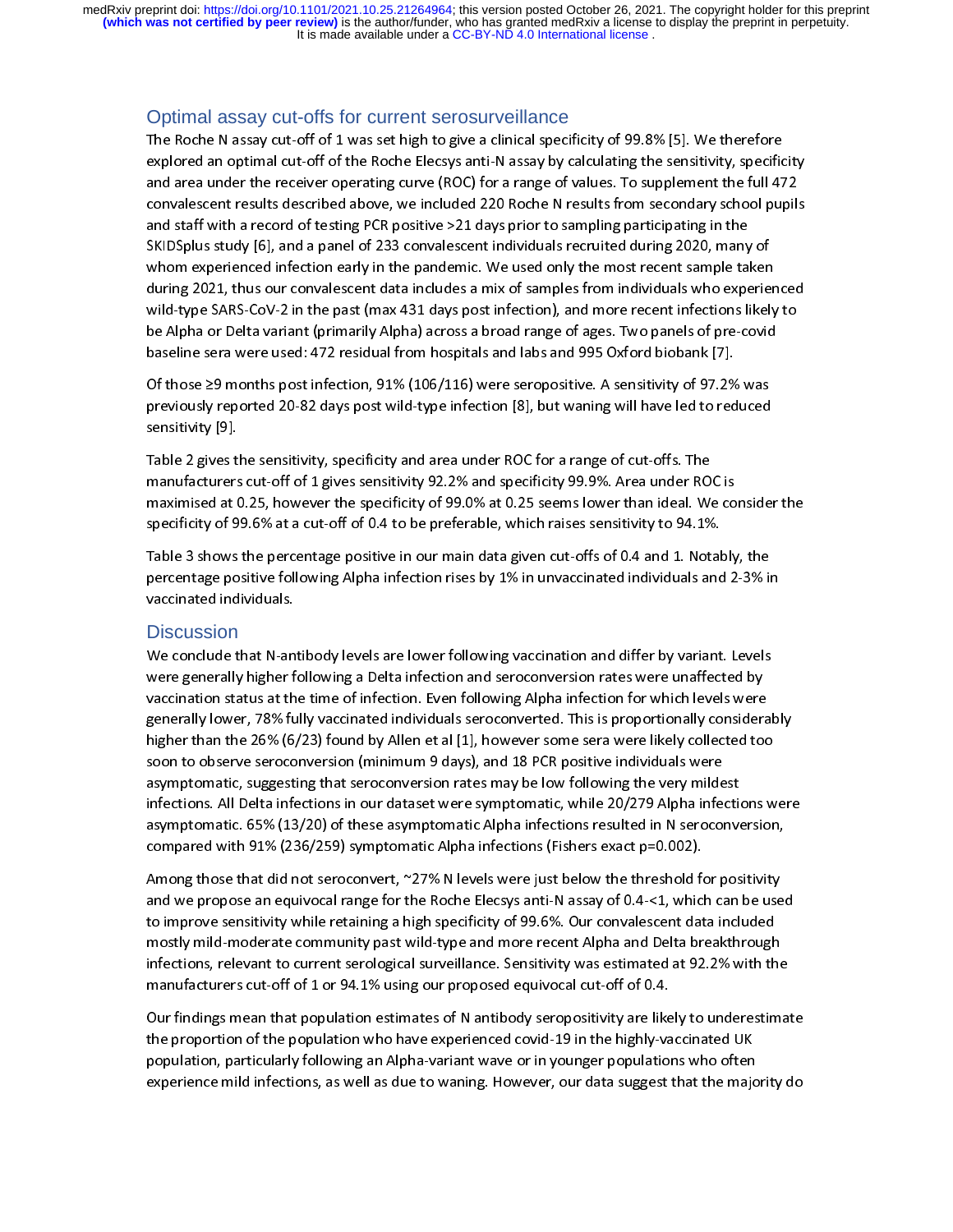It is made available under a CC-BY-ND 4.0 International license. medRxiv preprint doi: [https://doi.org/10.1101/2021.10.25.21264964;](https://doi.org/10.1101/2021.10.25.21264964) this version posted October 26, 2021. The copyright holder for this preprint<br>(which was not certified by peer review) is the author/funder, who has granted

## Ethnical statement

symptomatic infection regardless of vaccination status.<br>
Ethnical statement<br>
Serosurveillance of covid-19 is undertaken under Regulation 3 of The Health Service (Control of<br>
Patient Information) Regulations 2002 to collect Finical statement<br>Serosurveillance of covid-19 is undertaken under Regular<br>Patient Information) Regulations 2002 to collect confide<br>(www.legislation.gov.uk/uksi/2002/1438/regulation/3/1<br>3.(1)(d)(i-iii) and 3.(3)(a). The st Patient Information) Regulations 2002 to collect confidential patient information<br>(www.legislation.gov.uk/uksi/2002/1438/regulation/3/made) under Sections 3.(1)(b) 3.(1)(c),<br>3.(1)(d)(i-iii) and 3.(3)(a). The study protocol (www.legislation.gov.uk/uksi/2002/1438/regulation/3/made) under Sections 3.(1<br>3.(1)(d)(i-iii) and 3.(3)(a). The study protocols were subject to an internal review b<br>England Research Ethics and Governance Group (references  $(3.1)(d)(i-iii)$  and  $(3.3)(a)$ . The study protocols were subject to an internal review by the Public<br>England Research Ethics and Governance Group (references NR0247, NR0228) and were found<br>fully compliant with all regulatory 3.(1)(view my and 3.(1)(view the study percent of complete to an internal register of complete to and Governance Group (references NR0247, NR0228) and were found to be fully compliant with all regulatory requirements. As n England Research Entity and England Research Ethics and Government Cross and Research Ethical Review is not a requirement for this type of work, it was decided that a full ethical review would not be necessary.<br>Acknowledge fully complement with all regulatory requirement for this type of work, it was decided that a full ethical review would not<br>be necessary.<br>Acknowledgements<br>We acknowledge members of the PHE vaccine evaluation unit in handli

## Acknowledgements

review is not a requirement for this type of work, it was decided that a full ethical result and the<br>decision of the acknowledge members of the PHE vaccine evaluation unit in handling and data management of<br>the 2020 conval Acknowled<br>
We acknowled<br>
the 2020 conv<br>
Funding<br>
Funding was p<br>
Conflict of I

## **Funding**

## Conflict of Interest

We acknowledge members of the PHE vacantists of the Manusing and the Management of the PHE vaccine evaluation<br>Punding vacant rough Public Health England.<br>Conflict of Interest<br>EL reports the Public Health England Vaccine Ev Funding<br>Funding was provided through Public Health En<br>Conflict of Interest<br>EL reports the Public Health England Vaccine Ev<br>of GSK, Sanofi and Pfizer which is outside the su<br>Author contributions

## Author contributions

Funding was procedured through Canadian Pugnelian Pugnelian<br>Funding Public Health England Vaccine Evaluation<br>of GSK, Sanofi and Pfizer which is outside the submitte<br>Author contributions<br>HW carried out statistical analysis, of GSK, Sanofi and Pfizer which is outside the submitted work.<br>Author contributions<br>HW carried out statistical analysis, with input on design and interpretation from KB, AO, HW, RS, GJ<br>CG. HW wrote the manuscript, with inp Author contributions<br>HW carried out statistical analysis, with input on design and int<br>CG. HW wrote the manuscript, with input from CG, AO, GI, GA,<br>for the main sera collection and data management, led by JLB a<br>GI, EL were CG. HW wrote the manuscript, with input from CG, AO, GI, GA, KB. CG, FK, LL, CQ were responsible<br>for the main sera collection and data management, led by JLB and MR. SL led the SKIDSplus study,<br>GI, EL were responsible for for the main sera collection and data management, led by JLB and MR. SL led the SKIDSplus study,<br>GI, EL were responsible for data. GA and MR led the 2020 convalescent collection, data was<br>managed by EL and SR. KB and AO ov GI, EL were responsible for data. GA and MR led the 2020 convalescent collection, data was<br>managed by EL and SR. KB and AO oversaw sample testing.<br>Managed by EL and SR. KB and AO oversaw sample testing. GI, EL and SR. KB and AO oversaw sample testing.<br>
The 2020 convention, data was also sample testing, data was also was also was also was also was also seen to be 2020 convented to 2020 convention, and the 2020 convention, managed by EL and SR. KB and AO oversaw sample testing.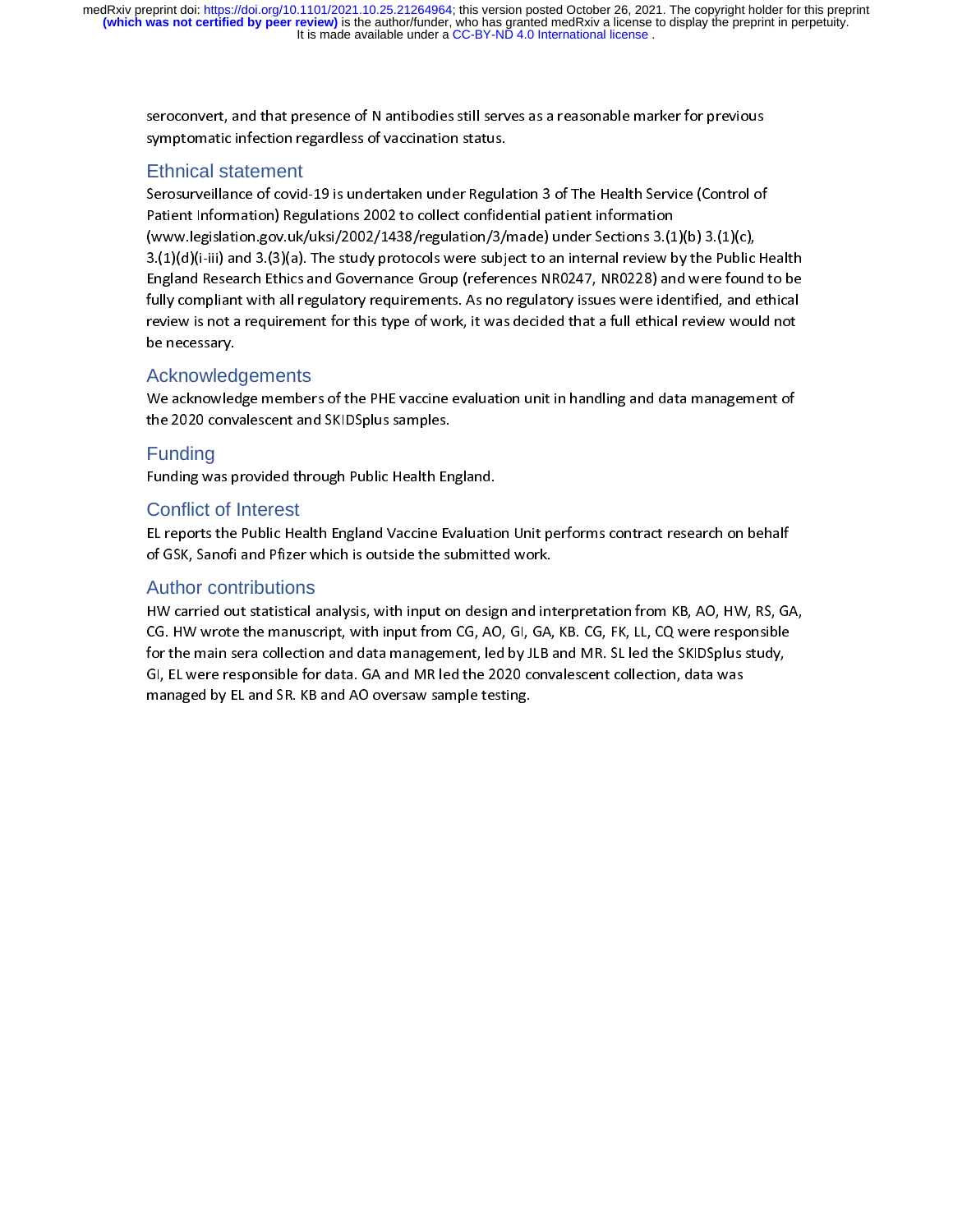It is made available under a CC-BY-ND 4.0 International license. **(which was not certified by peer review)** is the author/funder, who has granted medRxiv a license to display the preprint in perpetuity. medRxiv preprint doi: [https://doi.org/10.1101/2021.10.25.21264964;](https://doi.org/10.1101/2021.10.25.21264964) this version posted October 26, 2021. The copyright holder for this preprint

## References

- C., Fleming C., Conlon N. Serological markers of SARS-CoV-2 infection; anti-nucleocapsid<br>antibody positivity may not be the ideal marker of natural infection in vaccinated individuals<br>Journal of Infection, 2021, ISSN 0163
- antibody positivity may not be the ideal marker of natural infection in vaccinated individ<br>Journal of Infection, 2021, ISSN 0163-4453, <u>https://doi.org/10.1016/j.jinf.2021.08.012</u>.<br>Whitaker H.J., Elgohari S., Rowe C., Otte
- antimum of Infection, 2021, ISSN 0163-4453, https://doi.org/10.1016/j.jinf.2021.08.012.<br>
Whitaker H.J., Elgohari S., Rowe C., Otter A.D., Brooks T., Linley E. Impact of COVID-19<br>
vaccination program on seroprevalence in bl Whitaker H.J., Elgohari S., Rowe C., Otter A.D., Brooks T., Linley E. Impact of COVID-19<br>vaccination program on seroprevalence in blood donors in England, 2021. J Infect. 2021<br>S0163445321002243<br>Public Health England. Inves 2. Whitehearth Program on seroprevalence in blood donors in England, 2021. J Infect. 202<br>20163445321002243<br>3. Public Health England. Investigation of novel SARS-COV-2 variant: Variant of Concern<br>202012/01: Technical briefi vaccination program on series and the server in the server in the series of the series and public Health England. Investigation of novel SARS-COV-2 variant: Variant of Concern<br>202012/01: Technical briefing document on nove Public Health England<br>202012/01: Technical<br>Available from: <u>https:</u><br>cov-2-variant-variant-<br>Elecsys® Anti-SARS-Cc<br>and 09289275190. htt<br>cov-2-s.html 202012/01: Technical briefing document on novel SARS-CoV-2 variant. London: PHE; <br>
Available from: https://www.gov.uk/government/publications/investigation-of-novel<br>
<u>cov-2-variant-variant-of-concern-20201201</u><br>
4. Elecsys®
- 202012012<br>2021-2021 Available from: https://www.gov.uk/government/publications/investigation-of-novel-sars-<br>2020-2-variant-variant-of-concern-20201201<br>2020-20308-20201201<br>2020202020201200.https://diagnostics.roche.com/gb/e Elecsys® Anti-SARS-CoV-2 S. Package Insert 2<br>and 09289275190. https://diagnostics.roche<br>cov-2-s.html<br>Elecsys® Anti-SARS-CoV-2. Package Insert 2C<br>and 09203079190. F.Hoffman-La Roche<br>https://diagnostics.roche.com/gb/en/produ
- 
- https://diagnostics.roche.com/gb/en/products/params/elecsys-anti-sars-cov-2.html<br>6. Public Heath England. COVID-19 Surveillance in Children attending secondary schools. and 09289275190. https://diagnostics.roche.com/gb/en/products/params/elecsys-anti-sars<br>
cov-2-s.html<br>
5. Elecsys® Anti-SARS-CoV-2. Package Insert 2020-07, V3.0; Material Numbers 09203095190<br>
and 09203079190. F.Hoffman-La https://assets.publishing.service.gov.uk/government/uploads/system/uploads/attachment\_<br>data/file/920906/sKIDsPLUS\_protocol\_v1\_Aug20.pdf Elecsys® Anti<br>Elecsys® Anti<br>and 0920307<br>https://diagn<br>Public Heath<br>Protocol vers<br>data/file/920 and 09203079190. F.Hoffman-La Roche<br>
https://diagnostics.roche.com/gb/en/products/params/elecsys-anti-sars-cov-2.html<br>
6. Public Heath England. COVID-19 Surveillance in Children attending secondary schools.<br>
Protocol versi and 2020<br>https://diagnostics.roche.com/gb/en/pr<br>Public Heath England. COVID-19 Surveill<br>Protocol version 1.1, August 2020. Availa<br>https://assets.publishing.service.gov.uk,<br>data/file/920906/sKIDsPLUS\_protocol\_v<br>The National Public Heath England. COVID-19 Surveillance in Children attending secondary schools<br>Protocol version 1.1, August 2020. Available at:<br>https://assets.publishing.service.gov.uk/government/uploads/system/uploads/attac<br>data/fil
- Protocol version 1.1, August 2020. Available at:<br>
https://assets.publishing.service.gov.uk/government/uploads/system/uploads/attachil<br>
data/file/920906/sKIDsPLUS\_protocol\_v1\_Aug20.pdf<br>
7. The National SARS-CoV-2 Serology A Protocol version 1.1, August 2020<br>
https://assets.publishing.service.gov.uk/govern<br>
data/file/920906/sKIDsPLUS\_protocol\_v1\_Aug2<br>
The National SARS-CoV-2 Serology Assay Evalua<br>
Serology Assay Evaluation Group (2020): Head-t https://data/file/920906/sKIDsPLUS\_protocol\_v1\_Aug20.pdf<br>The National SARS-CoV-2 Serology Assay Evaluation Group, The National SARS-CoV-2<br>Serology Assay Evaluation Group (2020): Head-to-head benchmark evaluation of the<br>sen The National SARS-CoV-2 Serology Assay Evaluation G<br>Serology Assay Evaluation Group (2020): Head-to-hea<br>sensitivity and specificity of five immunoassays for SA<br>figshare. Collection. https://doi.org/10.6084/m9.figsh<br>Ainswor
- Franchillary Assay Evaluation Group (2020): Head-to-head benchmark evaluation of the<br>sensitivity and specificity of five immunoassays for SARS-CoV-2 serology on >1500 sar<br>figshare. Collection. https://doi.org/10.6084/m9.fi sensitivity and specificity of five immunoassays for SARS-CoV-2 serology on >1500 sair<br>figshare. Collection. https://doi.org/10.6084/m9.figshare.c.5046032.v1<br>Ainsworth M, Monique Andersson M, Auckland K, The National SARSfigshare. Collection. https://doi.org/10.6084/m9.figshare.c.5046032.v1<br>Ainsworth M, Monique Andersson M, Auckland K, The National SARS-CoV-2 Serology Assay<br>Evaluation Group. Performance characteristics of five immunoassays Ainsworth M, Monique Andersson M, Auckland K, The National SARS-Co<br>Evaluation Group. Performance characteristics of five immunoassays for<br>head-to-head benchmark comparison. The Lancet Infectious Diseases 24<br>1400. https://d
- Evaluation Group. Performance characteristics of five immunoassays for SARS-CoV-2: a<br>head-to-head benchmark comparison. The Lancet Infectious Diseases 2020, 20(12): 1390-<br>1400. https://doi.org/10.1016/S1473-3099(20)30634-4 Evaluation Groupland Mead-to-head benchmark comparison. The Lancet Infectious Diseases 2020, 20(12): 139<br>1400. https://doi.org/10.1016/S1473-3099(20)30634-4<br>Harris RJ, Whitaker HJ, Andrews NJ, Aiano F, Amin-Chowdhury Z, Fl 1400. https://doi.org/10.1016/S1473-3099(20)30634-4<br>Harris RJ, Whitaker HJ, Andrews NJ, Aiano F, Amin-Chowdhury Z, Flood J, Borrow R, Linley<br>Ahmad S, Stapley L, Hallis B, Amirthalingam G, Höschler K, Parker B, Horsley A, B Harris RJ, Whitaker HJ, Andrews NJ, Aiano F, Amin-Chow<br>Ahmad S, Stapley L, Hallis B, Amirthalingam G, Höschler<br>Brown KE, Ramsay ME, Ladhani SN. Serological surveilla<br>and antibody response in a cohort of public health work<br> Ahmad S, Stapley L, Hallis B, Amirthalingam G, Höschler K, Parker B, Horsley A, Brooks TJG,<br>Brown KE, Ramsay ME, Ladhani SN. Serological surveillance of SARS-CoV-2: Six-month trends<br>and antibody response in a cohort of pub Ahmad S, Stapley J, Mahmad S, Standard S, Norther M, Parker B, Norther, M, Joseph May,<br>Brown KE, Ramsay ME, Ladhani SN. Serological surveillance of SARS-CoV-2: Six-month trend<br>and antibody response in a cohort of public he Brown Ke, Ramsay Manual Strandard Control Control and antibody response in a cohort of public health workers. Journal of Infection 2021, 82(5):<br>162-169. and antibody response in a cohort of public health workers. Journal of Infection 2021,  $\frac{1}{2}$ <br>162-169.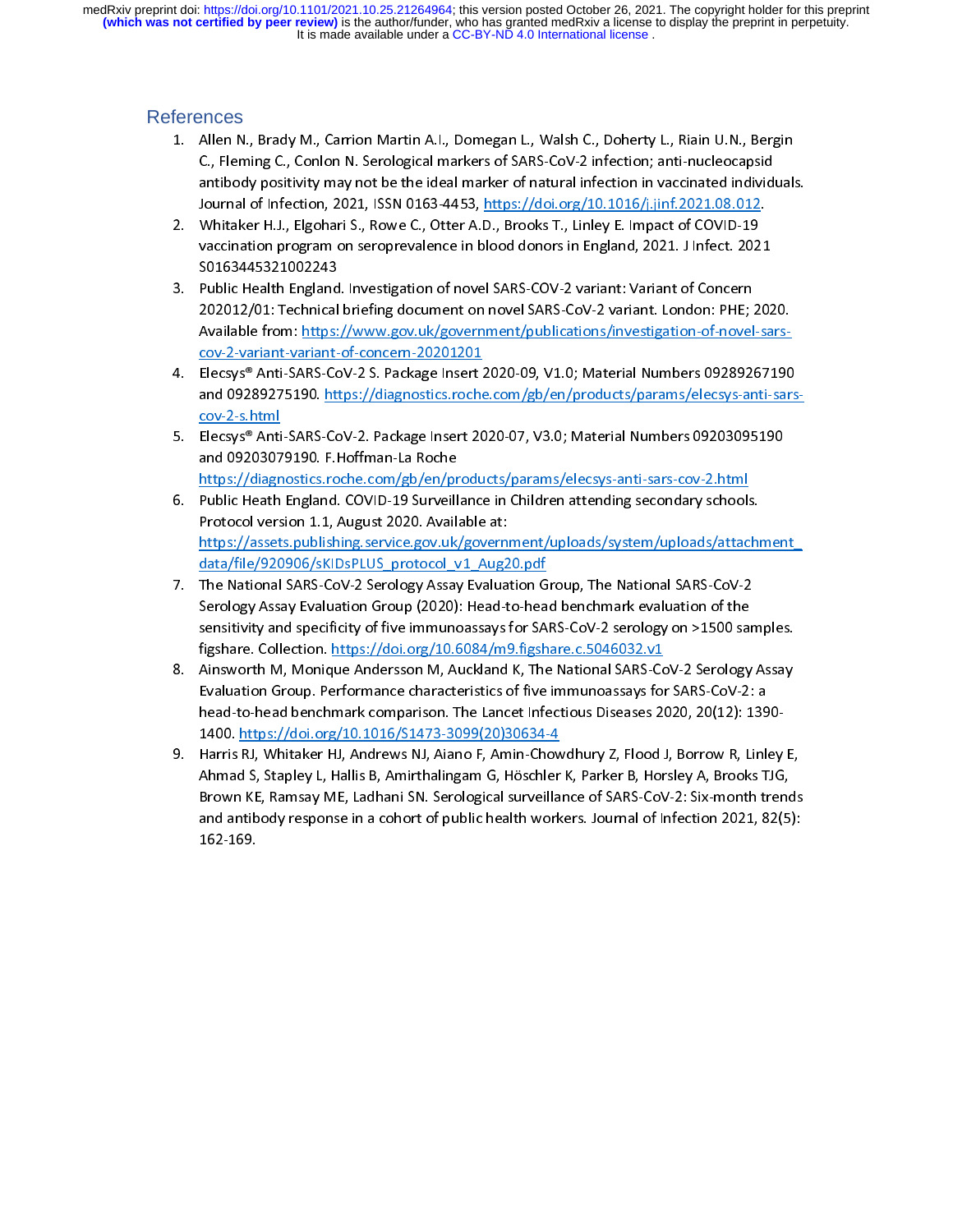Table 1

|                  | N seropositivity   |                     | N antibody levels (AU/ml) |                     |
|------------------|--------------------|---------------------|---------------------------|---------------------|
|                  |                    | prevalence ratio    |                           | geometric mean      |
|                  | $n$ pos / N (%pos) | (95% CI)*           | median (IQR)              | ratio (95% CI)*     |
| Alpha            |                    |                     |                           |                     |
| unvaccinated     | 103 / 110 (94%)    | $1$ (ref)           | 46.1 (13.2 - 104)         | 1 (ref)             |
| single dose      | 125 / 142 (88%)    | $0.93(0.86 - 1.01)$ | $9.2(3.1 - 31.6)$         | $0.24(0.15 - 0.38)$ |
| fully vaccinated | 21 / 27 (78%)      | $0.84(0.68 - 1.03)$ | $6.3(1.1 - 19)$           | $0.19(0.09 - 0.39)$ |
| Delta            |                    |                     |                           |                     |
| unvaccinated     | 23 / 24 (96%)      | $1$ (ref)           | 39 (14.3 - 94.6)          | $1$ (ref)           |
| single dose      | 20 / 20 (100%)     | $1.02(0.93 - 1.11)$ | $29.9(5.5 - 42.8)$        | $0.52(0.18 - 1.52)$ |
| fully vaccinated | 42 / 44 (95%)      | $0.98(0.88 - 1.09)$ | $12.7(5 - 34.6)$          | $0.36(0.15 - 0.86)$ |

\*Multiple variable regression model included terms for vaccination status x variant, age group, sex, time since onset or original PCR test (spline)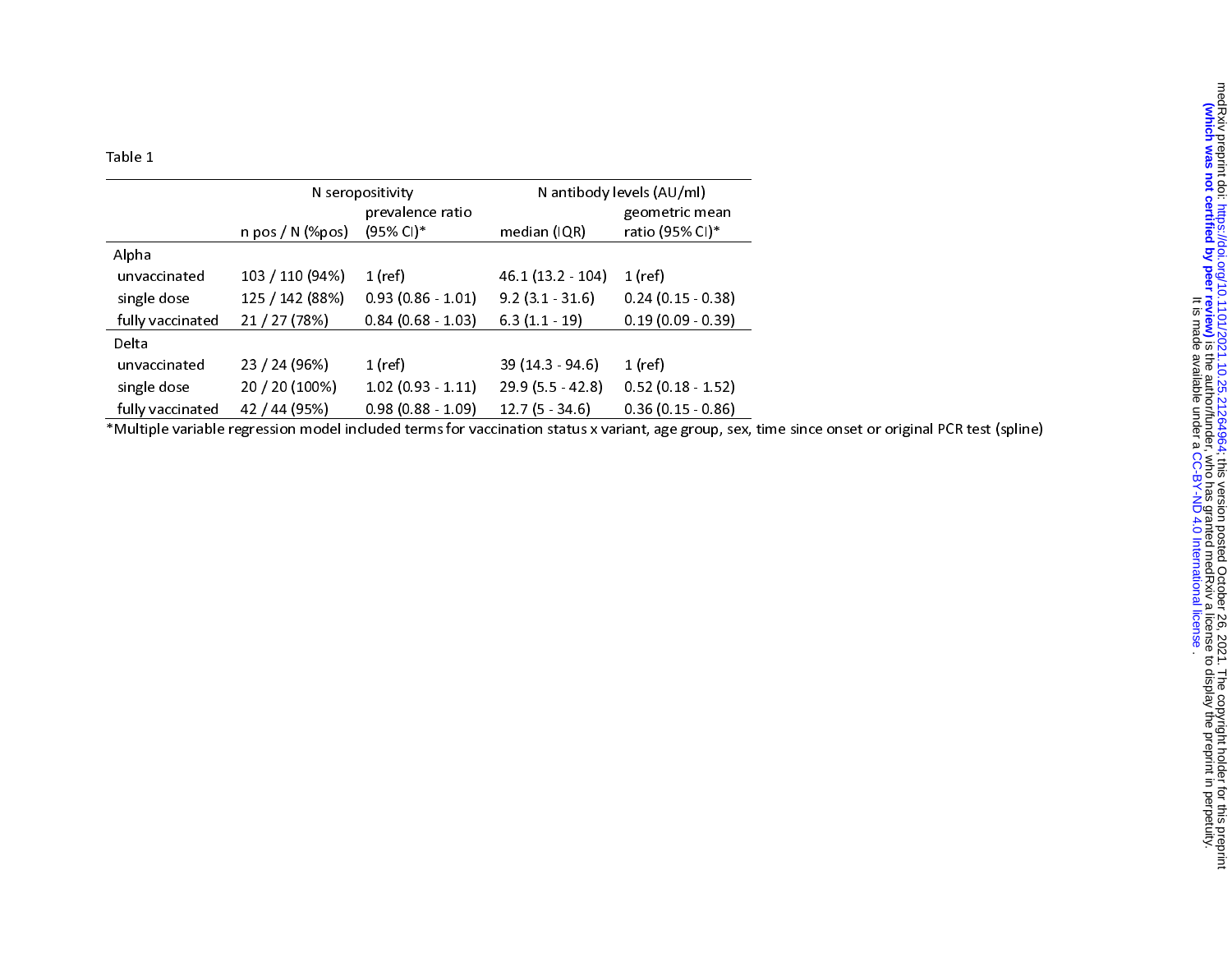| Cut-off | sens  | spec  | ROC    |
|---------|-------|-------|--------|
| 0.1     | 95 7% | 96.0% | 0.9585 |
| 0.15    | 95.5% | 98.3% | 0.9690 |
| 0.2     | 95.1% | 98.6% | 0.9686 |
| 0.25    | 94 9% | 99.0% | 0.9692 |
| 0.3     | 94 5% | 99.2% | 0.9686 |
| 0.35    | 94.3% | 99.4% | 0.9686 |
| 0.4     | 94 1% | 99.6% | 0.9685 |
| 0.45    | 94.0% | 99.6% | 0.9680 |
| 0.5     | 93.9% | 99.7% | 0.9681 |
| 0.55    | 93.8% | 99 7% | 0.9676 |
| 0.6     | 93.6% | 99.7% | 0.9665 |
| 0.65    | 92.8% | 99.7% | 0.9628 |
| 0.7     | 92.7% | 99.7% | 0.9622 |
| 0.75    | 92.7% | 99.7% | 0.9622 |
| 0.8     | 92 7% | 99.7% | 0.9622 |
| 0.85    | 92.7% | 99.8% | 0.9626 |
| 0.9     | 92.5% | 99.8% | 0.9615 |
| 0.95    | 92.3% | 99.9% | 0.9608 |
| 1       | 92.2% | 99.9% | 0.9602 |

Table 2. sensitivity, specificity, and area under the receiver operating curve (ROC) for a range of Roche Elecsys anti-nucleocapsid assay cut-offs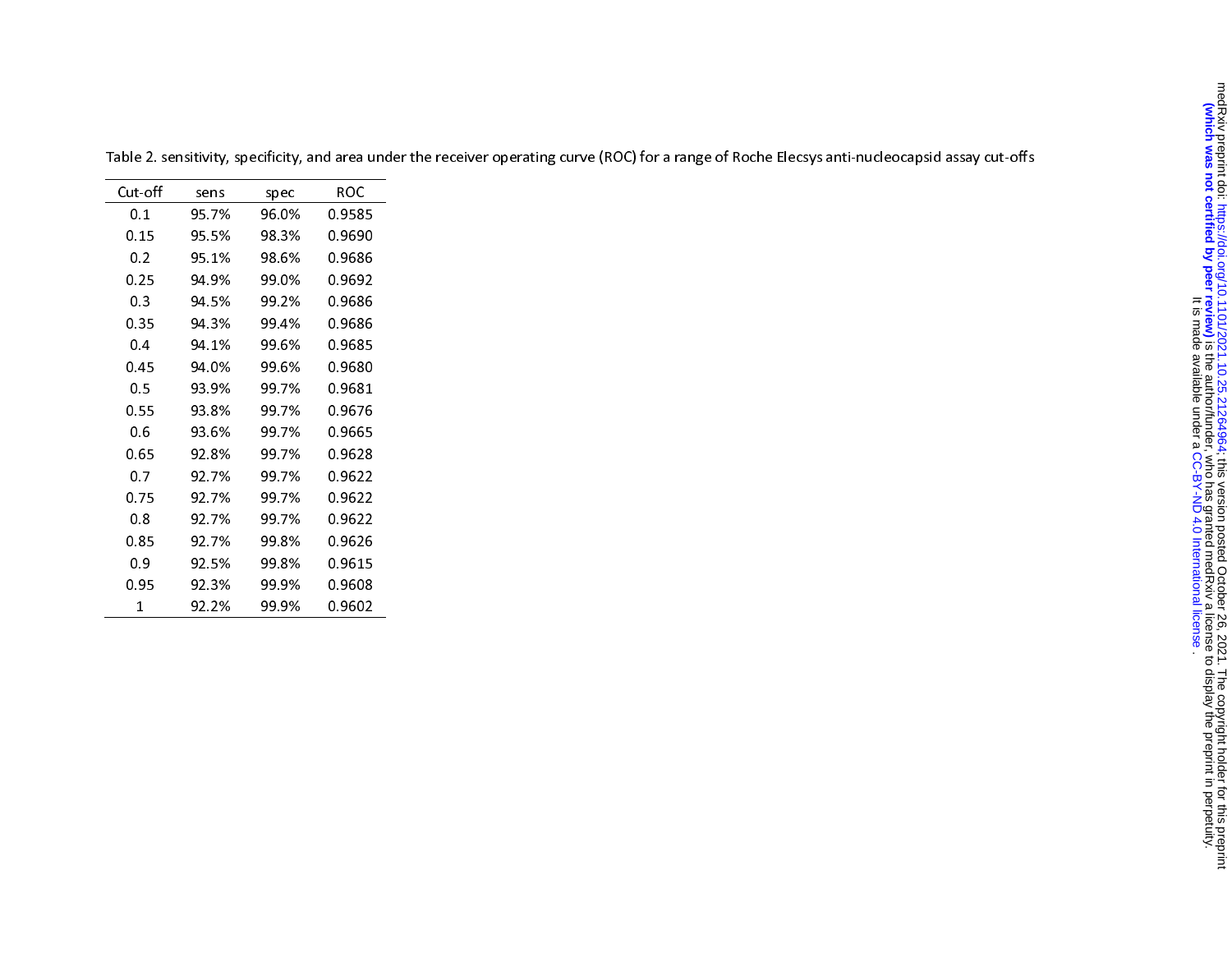Table 3: number and percentage of Roche N levels (AU/ml) above thresholds of 0.4 and 1 in unvaccinated and vaccinated individuals following confirmed Alpha and Delta infections

|                  | Roche N level ≥0.4<br>$n / N$ (%) | Roche N level ≥1<br>$n / N$ (%) |
|------------------|-----------------------------------|---------------------------------|
| Alpha            |                                   |                                 |
| unvaccinated     | 105 / 110 (95%)                   | 103 / 110 (94%)                 |
| single dose      | 128 / 142 (90%)                   | 125 / 142 (88%)                 |
| fully vaccinated | 22 / 27 (81%)                     | 21 / 27 (78%)                   |
| Delta            |                                   |                                 |
| unvaccinated     | 24 / 24 (100%)                    | 23 / 24 (96%)                   |
| single dose      | 20 / 20 (100%)                    | 20 / 20 (100%)                  |
| fully vaccinated | 43 / 44 (98%)                     | 42 / 44 (95%)                   |